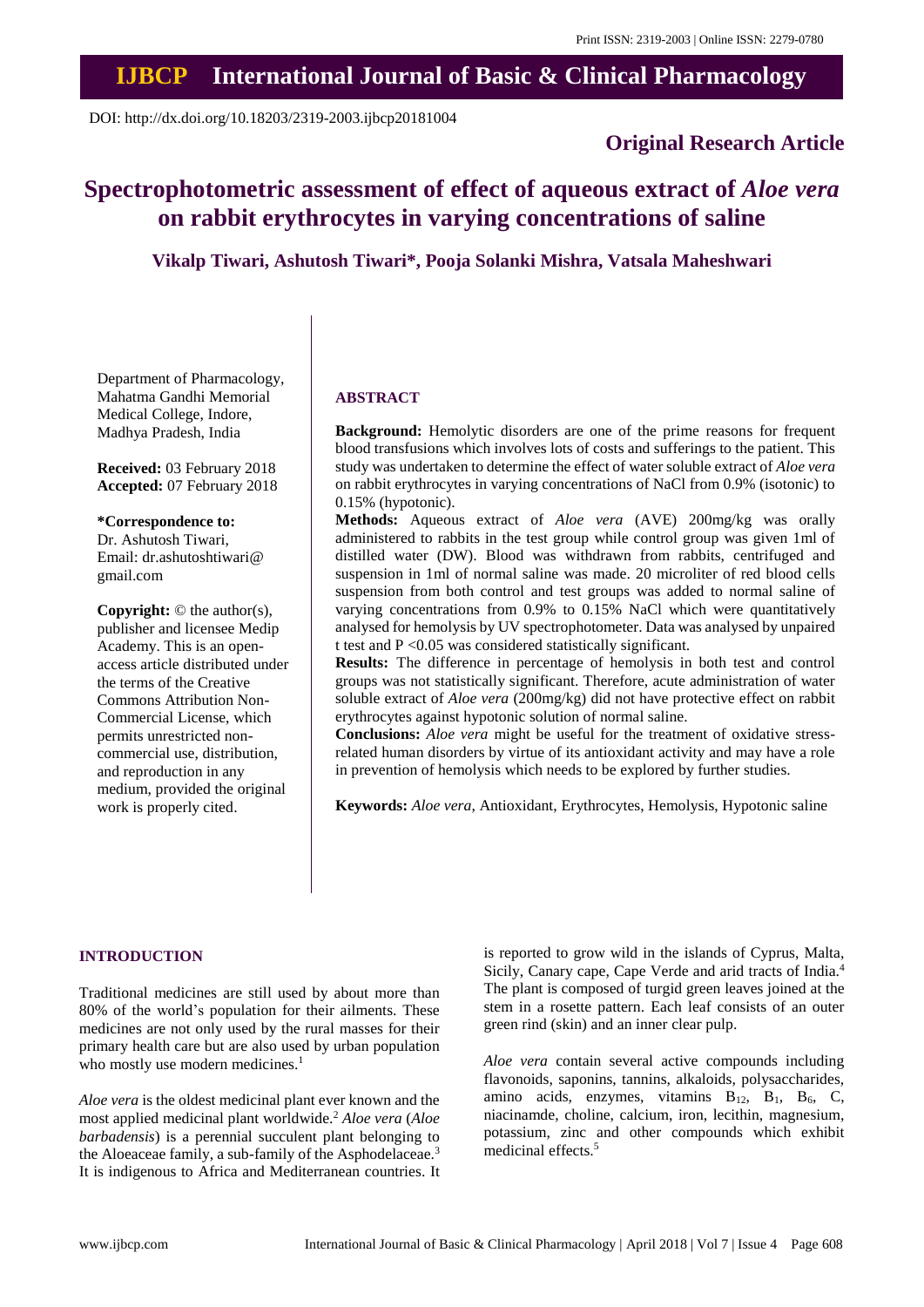*Aloe vera* leaves possess many pharmacological properties including anti-inflammatory, antibacteria, antifungal, antioxidant and anticancer activities.6-10 Throughout the world *Aloe vera* has been marketed as a remedy for wound healing, ulcers, eczema, gastritis, arthritis, immune-system deficiencies, cancer and many other conditions.

Hemolytic disorders are one of the prime reasons for frequent blood transfusions which involves lots of costs and sufferings to the patient. *Aloe vera* supplementation can help to prevent oxidative stress and might be useful for the treatment of oxidative stress-related human disorders by virtue of its antioxidant activity. Therefore, this study was undertaken to determine the effect of water soluble extract of *Aloe vera* on rabbit erythrocytes (red blood cells) in varying concentration of NaCl from 0.9% (isotonic) to 0.15% (hypotonic).

#### **METHODS**

#### *Principle*

Erythrocytes when challenged to hypotonic medium in test tubes start swelling due to osmotic gradient. When the concentration of NaCl decreases below 0.55% erythrocytes start getting rapidly hemolysed. Further hemolysis keeps increasing as the concentration of NaCl decreases and the stored hemoglobin of erythrocytes gets released out. This hemoglobin was estimated at 540 nm using double beam UV-Spectrophotometer. Percentage of hemolysis was then calculated.

#### *Extraction of Aloe vera extract*

Study was carried out with water soluble dried extract of *Aloe vera* (*Aloe barbadensis*) obtained from botanical garden of Mahatma Gandhi Memorial Medical College, Indore and identified by the botanist.

Fresh *Aloe vera* leaves were collected and washed with clean water. Removal of the outer coat of the *Aloe vera* leaves gives pulp, which was dried in shade and was powdered till it became dry. This powder was dissolved in chloroform and filtered by filter paper. The remaining supernatant lying in the filter paper was subjected to drying and then it was dissolved in distilled water and separated by filter paper. This water-soluble *Aloe vera* extract was dried and kept in air tight glass bottles for experiment.

#### *Experimental animals*

Rabbits (*Oryctolagus cuniculus*) weighing 2-2.5kg, were obtained from the central animal house of the institute and divided into two groups of six each. Animals were housed individually in standardized environmental conditions with food and water provided *ad libitum* and were acclimatized for seven days before starting the experiment.

Dose selection was made on the basis of acute oral toxicity study as per OECD guidelines 423 adopted and received from Committee for the Purpose of Supervision and Control of Experiments on Animals (CPCSEA), Ministry of social justice and empowerment, Government of India.<sup>11</sup> One tenth of upper limit dose was selected for the experiment.

Test group was administered aqueous extract of *Aloe vera* (AVE) in a dose of 200mg/kg orally dissolved in 1ml of distilled water for 7 days. Control group was given 1ml of distilled water (DW) by the oral route daily for the same duration.

On the 8<sup>th</sup> day, the test and control groups were kept in fasting condition for 3 hours and 1 ml of blood samples were withdrawn from marginal ear vein of each rabbit in heparin rinsed test tubes. It was subjected to centrifugation at 2500 rpm for 10 min to separate the plasma.

The blood pellet obtained after discarding the plasma was suspended in 1ml of normal saline to form a suspension. 20 microliter of red blood cells suspension from both control and test groups was added to normal saline of varying concentrations from 0.9% to 0.15% NaCl. All the test tubes were incubated for 30 min at 37ºC and then centrifuged to see the hemolysis. The supernatant was quantitatively analysed for assessing the wavelength by UV spectrophotometer. At concentration of 0% NaCl, that is distilled water (DW) there is 100% hemolysis. The absorption spectrum of this 100% hemolysis is noted and the absorption spectrum of other test tubes with varying hemolysis is compared with that test tube which showed 100% hemolysis.

Percentage hemolysis =

```
wave length absorbed in test tube x 100
wave length absorbed in DW
```
#### *Statistical analysis*

Data was analysed by unpaired t test and the results were expressed as mean±SEM (standard error of mean), P <0.05 was considered statistically significant.

#### **RESULTS**

The mean percentage hemolysis of rabbit erythrocytes (red blood cells) in test and control groups was calculated in varying concentrations of saline ranging from 0.9% NaCl to 0.15% NaCl (Table 1).

The assessment of wave length of hemolysed blood by UV spectrophotometer showed that the difference in percentage of hemolysis in both test and control groups was not statistically significant at any concentration of NaCl. Thus, acute administration of water soluble extract of *Aloe vera* at dose of 200mg/kg did not have protective effect on red blood cells of rabbit against hypotonic solution of normal saline.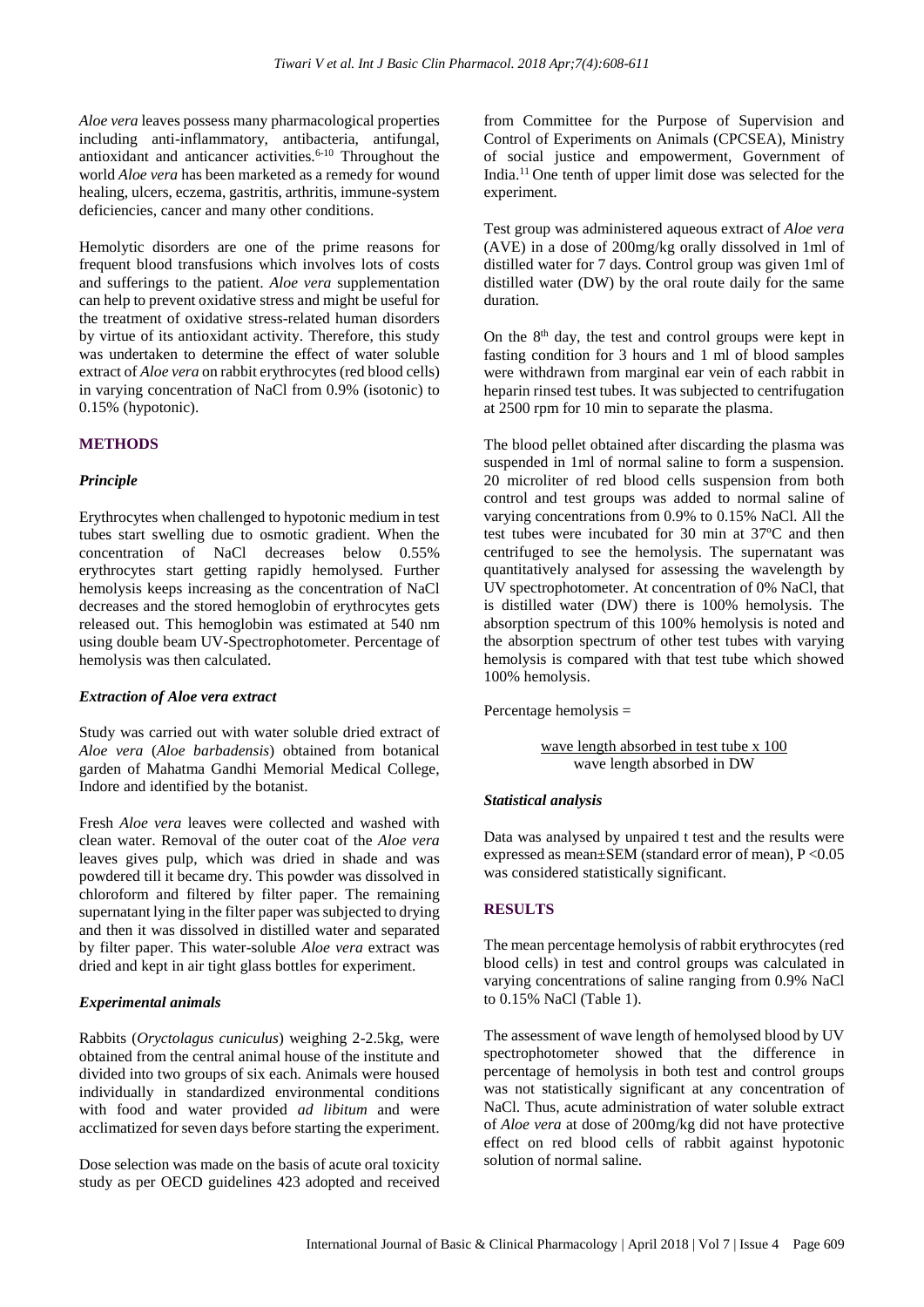#### **Table 1: Mean percentage hemolysis in test and control groups.**

| <b>NaCl</b>     | <b>Mean % hemolysis</b>      |                                     |
|-----------------|------------------------------|-------------------------------------|
| conc.<br>(g/dl) | <b>Control</b> group<br>(DW) | <b>Test group</b><br>(AVE 200mg/kg) |
| 0.9%            | $0.17+0.17$                  | $0.0+0.0$                           |
| 0.75%           | $4.00+0.37$                  | $3.5 + 0.22$                        |
| 0.6%            | $21.67 \pm 0.67$             | $20.50 \pm 0.62$                    |
| 0.45%           | $34.17 \pm 1.33$             | $33.67 \pm 0.95$                    |
| 0.3%            | $99.33 \pm 0.33$             | $98.67 \pm 0.33$                    |
| 0.15%           | $100 \pm 0.00$               | $100 \pm 0.17$                      |

 $AVE = Aloe$  vera extract,  $DW = Distilled$  water

Data expressed as mean $\pm$ SEM (standard error of mean), n= 6; unpaired t test,  $P > 0.05$ , not significant as compared to control

#### **DISCUSSION**

Modern science has brought into light various diseases which were existing in the past but not known to mankind. Blood disorders like hemophilia, sickle cell anemia and many other genetic disorders lead to hemolysis resulting in morbidity.

Few authors have reported antioxidant effect of *Aloe vera* indicating its usefulness in wound healing.<sup>12</sup> Some studies have demonstrated free radical scavenging activity of *Aloe vera* gel extract in the maintenance of the antioxidant status and antioxidant defence in red blood cells, which might be due to the presence of various bioactive compounds present in the extract.13,14 Studies also show that *Aloe vera* plant extracts can also be beneficial in the management of sickle cell disease due to preponderance of nutrients, phytochemicals, amino acids and other compounds.<sup>15</sup>

In this study, acute administration of water soluble extract of *Aloe vera* at dose of 200mg/kg did not confer protection to red blood cells of rabbit against hypotonic solution of normal saline. Most studies which demonstrated antioxidant activity of *Aloe vera* were *in vitro* studies or involved topical application of *Aloe vera* gel, while this study involved systemic (oral) administration of aqueous extract of *Aloe vera*. Moreover, effect of chronic administration of *Aloe vera* extract needs to be studied. Therefore, further studies are required to completely evaluate the potential of water soluble extract of *Aloe vera* in prevention of hemolysis and its hidden potentials.

#### **ACKNOWLEDGEMENTS**

The authors are thankful to the Department of Pharmacology, M.G.M. Medical College, Indore (M.P.), India for the support and help provided for carrying out the experiments.

*Funding: No funding sources Conflict of interest: None declared Ethical approval: The study was approved by the Institutional Animal Ethics Committee*

#### **REFERENCES**

- 1. Ballabh B, Chaurasia OP. Traditional medicinal plants of cold desert Ladakh-Used in treatment of cold, cough and fever. Journal of Ethnopharmacology. 2007;112(2):341-5.
- 2. Rajeswari R, Umadevi M, Rahale CS, Selvavenkadesh S, Kumar KS, Bhowmik D. Aloe vera: the miracle plant its medicinal and traditional uses in India. Journal of Pharmacognosy and Phytochemistry. 2012 Nov 1;1(4).
- 3. Eggli U. Illustrated Handbook of Succulent plants: Monocotyledons. Springer; 2001:102-186.
- 4. Yates A. Yates Garden Guide. Harper Collins (Australia) Pvt Ltd. 2002:466.
- 5. Yamaguchi I, Mega N, Sanada H. Components of the Gel of Aloe vera (L.) Bunn. f. Bioscience, biotechnology, and biochemistry. 1993 Jan 1;57(8):1350-2.
- 6. Rishi P, Rampuria A, Tewari R, Koul A. Phytomodulatory potentials of Aloe vera against Salmonella OmpR-mediated inflammation. Phytotherapy research. 2008 Aug 1;22(8):1075-82.
- 7. Tian B, Hua YJ, Ma XQ, Wang GL. Relationship between antibacterial activity of Aloe and its anthraquinone compounds. Zhongguo Zhong Yao Za Zhi. 2003;11:1034-7.
- 8. Jasso de Rodriguez D, Hernández-Castillo D, Rodriguez-García R, Angulo-Sánchez JL. Antifungal activity in vitro of Aloe vera pulp and liquid fraction against plant pathogenic fungi. Industrial Crops and Products. 2005;21:81-7.
- 9. Hu Y, Xu J, Hu Q. Evaluation of Antioxidant Potential of Aloe vera (Aloe barbadensis Miller) Extracts. Journal of Agricultural and Food Chemistry. 2003;51(26):7788-91.
- 10. Pecere T, Gazzola MV, Mucignat C, Parolin C, Vecchia FD, Cavaggioni A, et al. Aloe-emodin is a new type of anticancer agent with selective activity against neuroectodermal tumors. Cancer Research. 2000;60:2800-4.
- 11. OECD/OCDE, OECD Guidelines for the testing of chemicals, revised draft guidelines 423: Acute Oral toxicity- Acute toxic class method, revised document, CPCSEA, Ministry of Social Justice and Empowerment, Govt. of India; 2000.
- 12. Olaifa AK. Effects of Aloe vera gel application on epidermal wound healing in the domestic rabbit. Int J Res Med Sci. 2017;5:101-5.
- 13. Mazzulla S, Sesti S, Schella A, Perrotta I, Anile A, Drogo S. Protective effect of Aloe vera (Aloe barbadensis Miller) on erythrocytes anion transporter and oxidative change. Food and Nutrition Sciences. 2012 Dec 10;3(12):1697.
- 14. Kammoun M, Miladi S, Ali YB, Damak M, Gargouri Y, Bezzine S. In vitro study of the PLA2 inhibition and antioxidant activities of Aloe vera leaf skin extracts. Lipids in health and disease. 2011 Dec;10(1):30.
- 15. Nwaoguikpe RN, Braide W, Ezejiofor TIN. The effect of aloe vera plant (aloe barbadensis) extracts on sickle